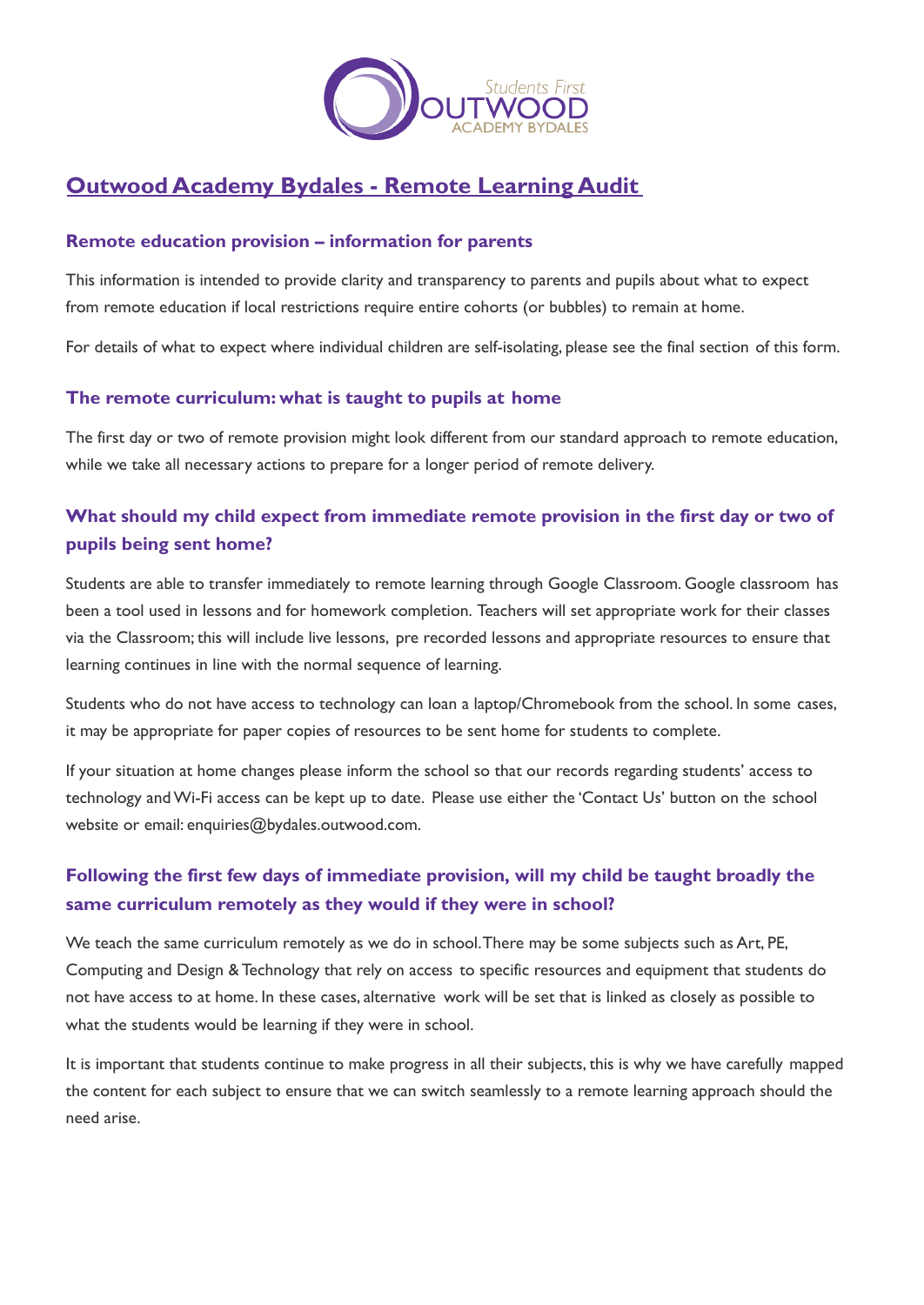

Students will also have access to a tutor time daily in which they will engage with their tutor teacher and / or members of the senior leadership team.

#### **Remote teaching and study time each day**

#### **How long can I expect work set by the school to take my child each day?**

We expect that remote education provision (including remote teaching and independent work) will take pupils broadly the following number of hours each day:

#### **Secondary school-aged pupils not working towards formal qualifications this year**

A minimum of 5 hours with additional work set between lessons (homework).

#### **Secondary school-aged pupils working towards formal qualifications this year**

A minimum of 5 hours input from teachers with additional work being set between lessons (homework).

#### **Accessing remote education**

#### **How will my child access any online remote education you are providing?**

Google Classroom is the place where all work will be set and where students can access feedback from their teachers. Students will continue to use online platforms such as Educake (Science), Hegarty and Sparx (Maths) to support subject lessons.

# **If my child does not have digital or online access at home, how will you support them to access remote education?**

If you have already informed us that your child needs access to a device to access online learning a laptop/Chromebook will be issued for the duration of the Covid related absence.We do understand that circumstances may change and should this happen then please contact us via the 'Contact Us' button on the school website or via the email: enquiries @bydales.outwood.com. A colleague from school will then contact you to address any issues and to resolve any barriers to online learning, includingWi-Fi access.

For those families who have requested printed materials; packs of work will be posted home or delivered (if appropriate).A member of staff will contact you to agree an appropriate way of submitting the completed work in order to get feedback from teachers.This could include regular phone calls, posting work back to the school or taking photos of the completed work via mobile phone and emailing it to the appropriate person.

### **How will my child be taught remotely?**

Google Classroom is the 'go to' place for all students to access their online learning.All students have been taught how to use this platform and additional support if required is available via the 'Online Learning' section of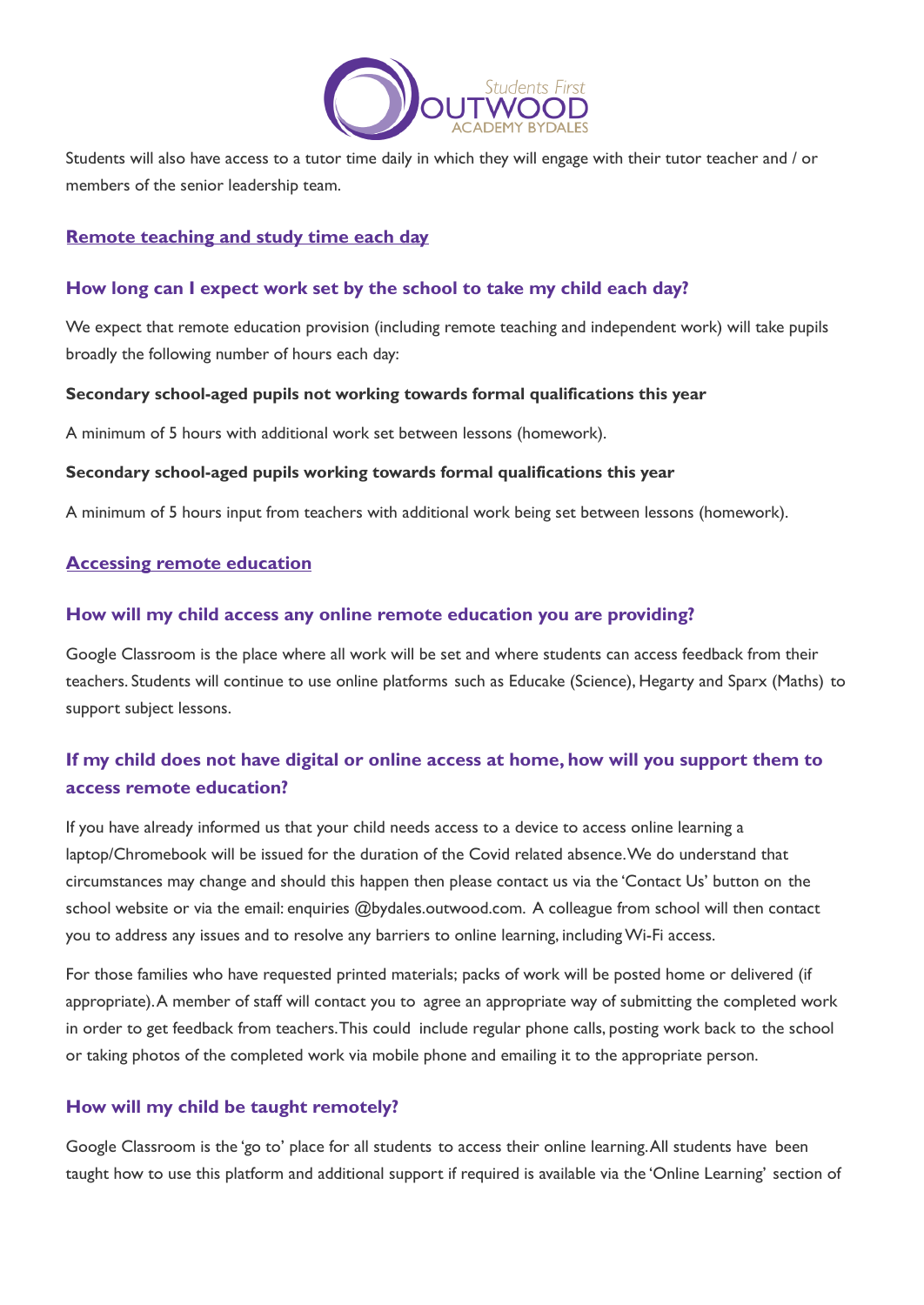

the school website (parents/carers will find video clips which explain for example, how to log onto Google Classroom, resetting passwords, accessing and submitting work etc). This can also be accessed at https://homelearning.outwood.com/

Live teaching will be used wherever this is practicable to do so. Students will either follow their normal timetable of lessons or a bespoke timetable will be produced for the time they are absent due to Covid.

- Recorded lessons where the teacher has pre-recorded the lesson for their class and posted this in their Google.
- Classroom, this could include direction to national sites e.g. Oak Academy, BBC Bitesize or subject specific YouTube clips that are embedded in the content.
- Additional work is set by the teacher via Google Classroom which will regularly include revision and quizzes to consolidate learning.
- In some cases where access to technology is a barrier then work will be printed for students and posted or delivered home for students to complete.
- All students are expected to engage with remote learning and those not engaging will be followed up by their teachers to identify any barriers & to establish what further support is required.

### **What is the process for issuing or lending laptops or tablets to pupils, including eligibility?**

The school has already collected data on student access to technology in the home and processes are in place to support these students. Laptops/Chromebooks will be available for these students to loan during the period of absence due to Covid.This will continually be reviewed during safeguarding/welfare calls. Parents /carers should inform the academy should their circumstances change.

#### **How pupils can access any printed materials needed if they do not have online access**

Work will be posted home or delivered to these students and arrangements discussed as to how to submit completed work in order to obtain feedback from teachers.

#### **How pupils can submit work to their teachers if they do not have online access**

Stated above.

#### **Engagement and feedback**

## **What are your expectations for my child's engagement and the support that we as parents and carers should provide at home?**

All students are expected to engage with remote learning and those not engaging will be followed up by their teachers to identify any barriers & to establish what further support is required.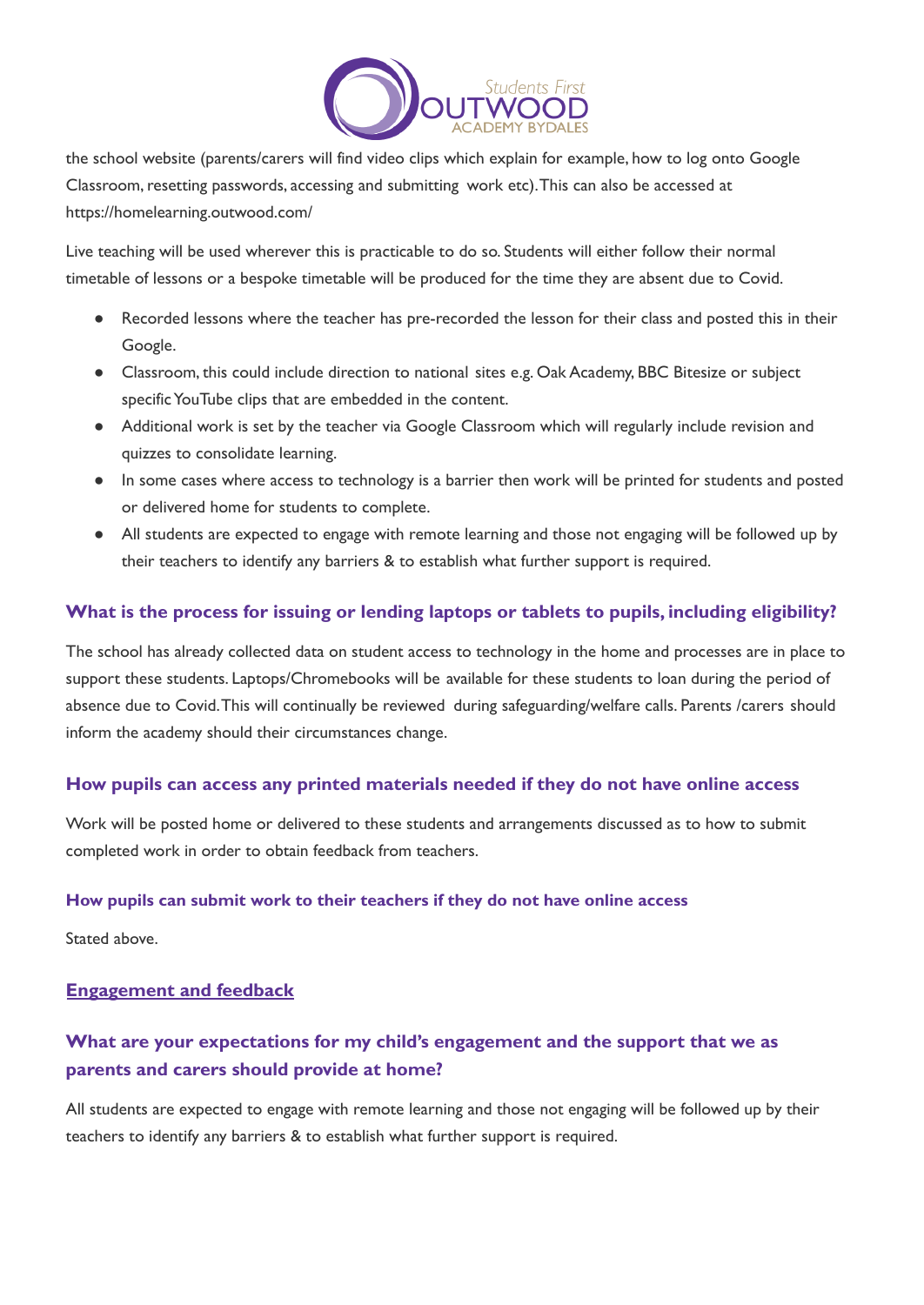

Parents/carers are able to sign up to 'Google Classroom Guardian' which enables them to receive an overview of the work that has been set and completed for their child on Google Classroom.

The following guides have been produced to support remote learning:

● Parent/Carer Guide to Online Lessons – this document provides useful advice on how best to support your child with their online learning eg establishing routines, regular screen breaks, removing distractions etc)

#### **Parent/Carer Guide to Online Lessons**

● Student Guide to Online Lessons – this document outlines the behaviours we expect from students during live lessons

#### **Student Guide for Live Lessons**

• The Blended Learning Strategy – this document outlines our approach to blended learning in different scenarios

Outwood's Approach to Blended Learning document

### **The Blended Learning Strategy**

● Staff Protocols for Online Lesson – this document outlines how we expect staff to deliver quality first teaching in online lessons.

#### **Staff Protocols for Online Lessons**

## **How will you check whether my child is engaging with their work and how will I be informed if there are concerns?**

A register will be taken by the teacher for all live lessons and absentees will be followed up regarding their non attendance.

Parents will be informed via phone call or text message regarding lack of engagement with remote learning. There is an expectation that parents/carers support their child in ensuring that they engage with their work.

Subjects teachers monitor the work they set on Google classroom as well as the live lesson attendance. If there is a concern then a member of staff in the Academy will contact you via a telephone call or text message.

For students who are accessing printed resources, their progress will be followed up via phone calls and other means which will be established at the start of the period of self isolation as outlined in the 'Accessing Remote Education' section above. Submission of work expectations will be set by the classroom teacher, and is dependent on the COVID Tier status at the time.

#### **How will you assess my child's work and progress?**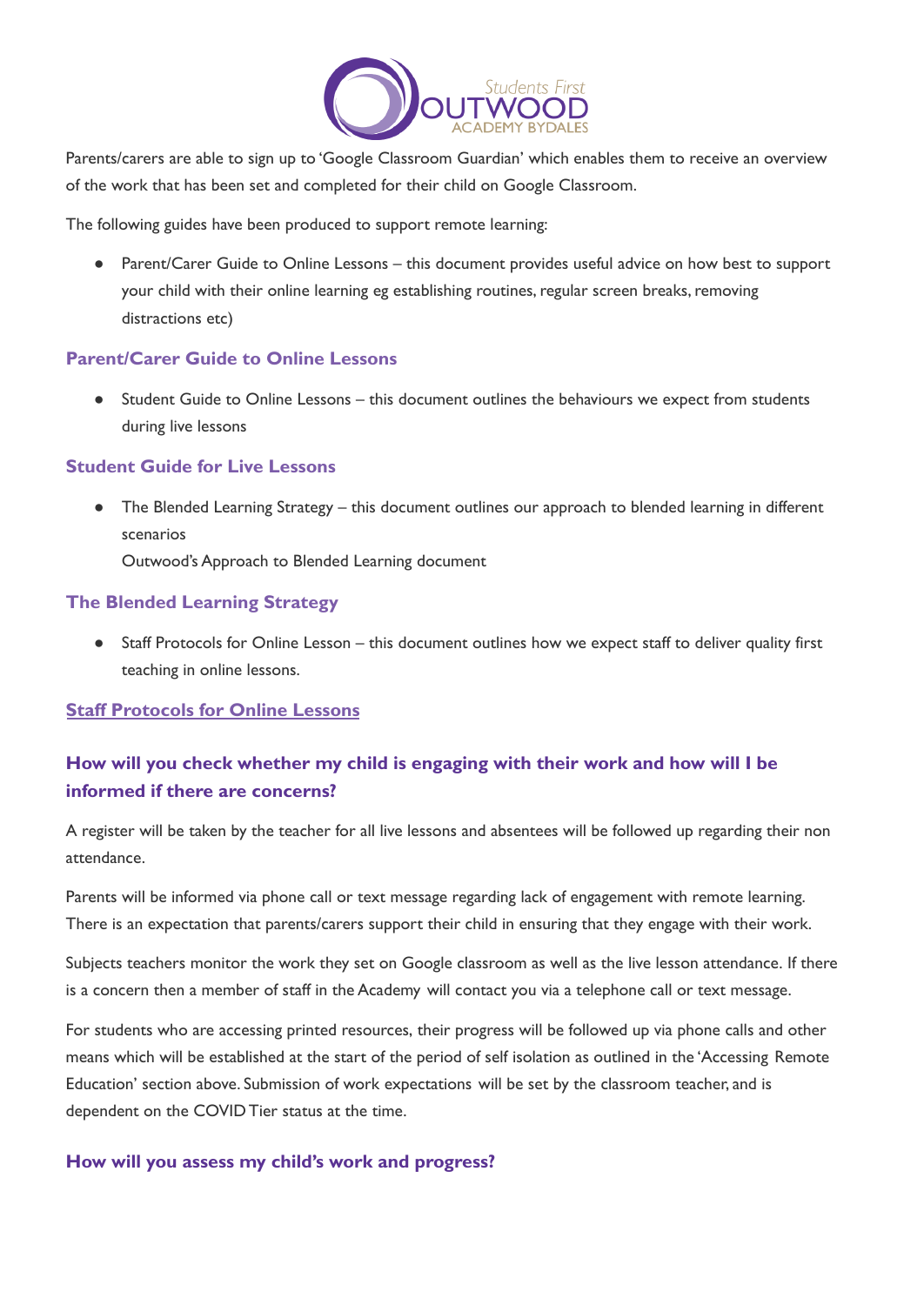

Feedback can take many forms and may not always mean extensive written comments for individual children; for example, whole-class feedback or quizzes marked automatically via digital platforms are also valid and effective methods, amongst many others. Our approach to feeding back on pupil work is as follows; this will take a variety of formats depending on the way the lesson is delivered:

- Live lessons enable the teacher to obtain feedback from students in the same way they would in the physical classroom
- Feedback via Google Classroom will be given to students regarding their progress and areas for development.This can take the form of written feedback or through the use of Apps which records the teacher's feedback to the students which is then posted in the Google Classroom for the students to listen to.
- Google Forms are used frequently to quiz students to check for understanding providing them with immediate feedback.
- Students will receive feedback via Google Classroom on the work they have submitted.This feedback will be in line with the school policy which means that the student will receive regular feedback from teachers in school.

### **Additional support for pupils with particular needs**

# **How will you work with me to support my child who needs additional support from adults at home to access remote education?**

We recognise that some pupils, for example some pupils with SEND, may not be able to access remote education without support from adults at home.We will work with parents and carers to support those pupils in the following ways:

- Students with SEND are allocated a key worker who will provide the link between home and school.
- Regular dialogue will occur to ensure that SEND students are able to access the work and if appropriate they will be given additional remote support from support staff who they are familiar with.
- It may also be appropriate for specialist equipment eg radio mics to be loaned to the family during the period of absence to support remote learning.
- Because work is set by the class teacher there should be no barrier to students being able to access the work set.
- Teachers will deploy teaching assistants in their google classroom in the same way as they would their physical classroom using breakout room tools.
- Students will receive additional intervention and 1:1 support as they would do if they were in the Academy.
- We will provide required equipment such as overlays for students.Any specific request should be made directly with the SENDCo at v.shallow@bydales.outwood.com